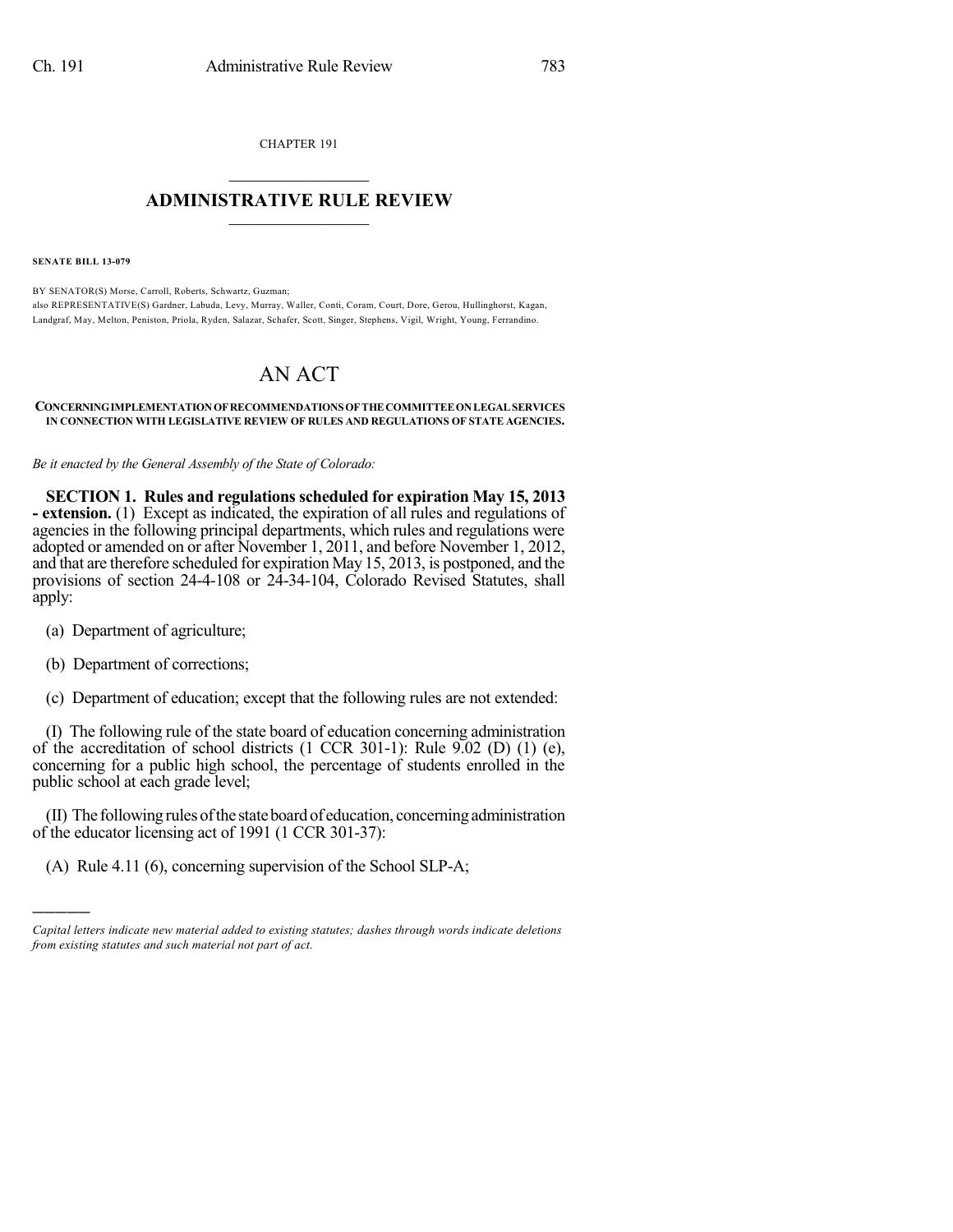(B) Rule 4.11(6) (a), concerning direct supervision;

 $(C)$  Rule 4.11  $(6)(b)$ , concerning SLP-A students or SLP-As under an emergency authorization;

(D) Rule 4.11 (6) (c), concerning authorized SLP-As require the following amount of supervision;

(E) Rule 4.11 (6) (d), concerning the maximum number of SLP-As;

(III) The following rule of the state board of education concerning administration of early literacy grant program (1 CCR 301-90): Rule 4.01 (D), concerning other information that the department may deem necessary to monitor the effectiveness of the grant program;

(d) Department of health care policy and financing;

(e) Department of higher education;

(f) Department of human services; except that the following rules are not extended:

(I) The following rule of the state board of human services concerning the food assistance program $(10 \text{ CCR } 2506-1)$ : Rule B-4224 C., concerning as a result of the food, conservation and energy act of 2008, effective October 1, 2011, adjustments to the food assistance resource limit;

(II) The following rules of the state board of human services concerning special projects - domestic violence program (12 CCR 2512-2):

- (A) Rule 12.200.4, concerning request for application (RFA);
- (B) Rule 12.200.7, concerning review of formal complaints;
- (g) Department of labor and employment;
- (h) Department of law;
- (i) Department of local affairs;
- (j) Department of military and veterans affairs;

(k) Department of natural resources; except that the following rules of the executive director of the department of natural resources concerning weather modification (2 CCR 401-1) are not extended:

(I) Rule 18, concerning suspension of weather modification operations by emergency managers;

(II) Rule 20, concerning the weather modification advisory committee;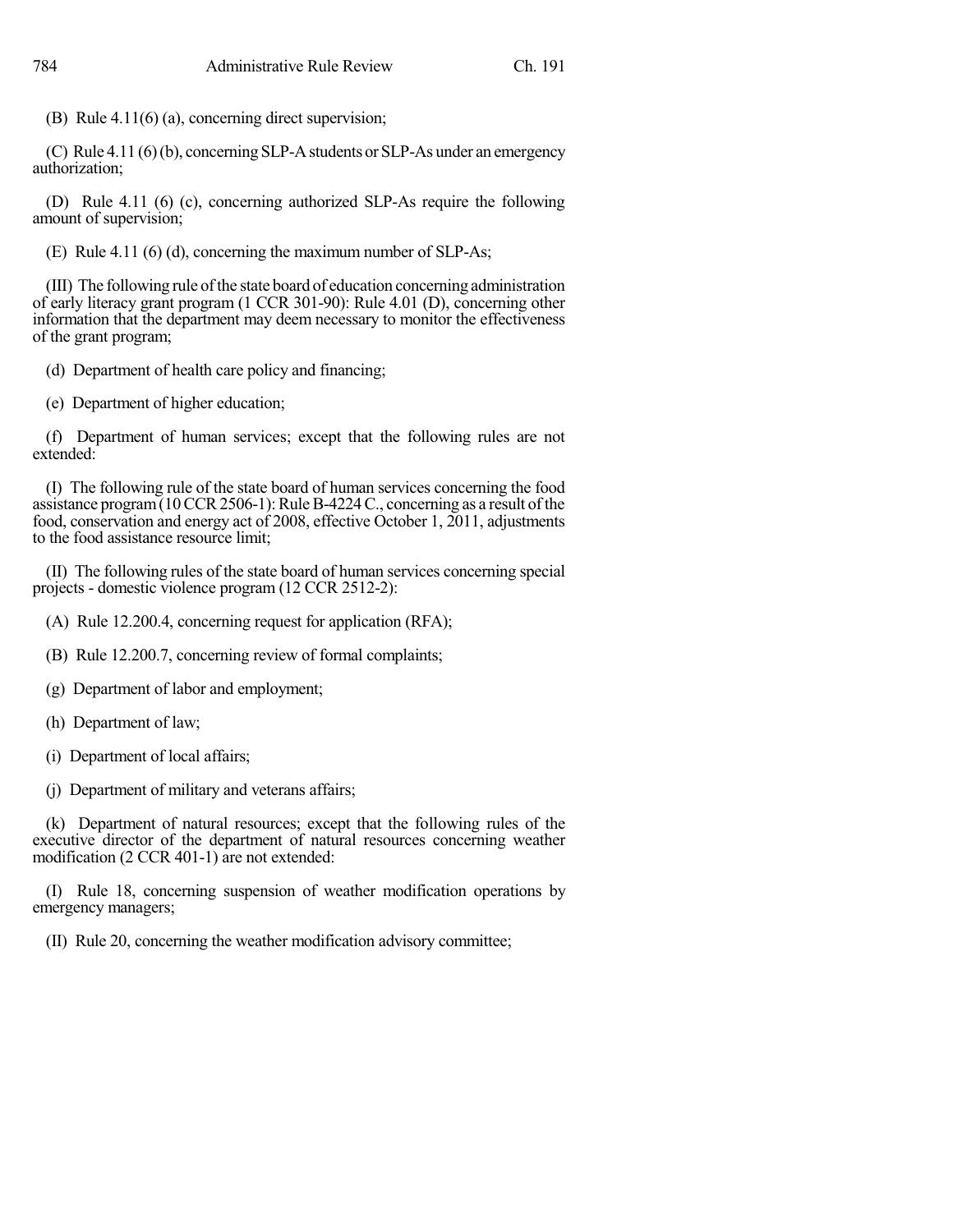(III) Rule 21, concerning procedure for granting emergency permits;

(l) Department of personnel;

(m) Department of public health and environment;

(n) Department of public safety; except that the following rule of the chief of the Colorado state patrol concerning minimum standards for the operation of motor vehicles (8 CCR 1507-1) is not extended: Rule IV. A., concerning all commercial vehicles and motor carriers;

(o) Department of regulatory agencies;

(p) Department of revenue; except that the following rules are not extended:

(I) The following rule of the division of motor vehicles of rules concerning titles and registrations - persons with disabilities parking privileges (1 CCR 204-10): Rule 25. 1.10 b., concerning for the purpose of the regulations, commissioned medical officers of the U.S. armed forces, the U.S. public health service, and/or the U.S. veterans administration, and Christian Science practitioners;

(II) The following rule of the executive director concerning gambling payment intercept (1 CCR 210-1): Rule 11, concerning licensee costs;

(q) Department of state; except that the following rule of the secretary of state concerning elections- county security procedures(8CCR1505-1) is not extended: Rule  $43.4.\overline{4}$ , concerning if, under section  $1-5-616(5)$  (b), C.R.S., the secretary of state is unable to complete its review, the secretary will notify the county;

(r) Department of transportation; except that the following rules are not extended:

(I) The following rules of the transportation commission concerning the statewide transportation planning process (2 CCR 601-22):

- (A) Rule 1.22, concerning project priority programming process;
- (B) Rule 1.25, concerning regional transportation plan;
- (C) Rule 1.42, concerning tribal transportation improvement program;
- (D) Rule 2.03.1, concerning TPR boundaries;
- (E) Rule 2.03.1.1, concerning a geographical description;
- (F) Rule 2.03.1.2, concerning a statement of justification for the change;
- (G) Rule 2.03.1.3, concerning a copy of the resolution stating the concurrence;
- (H) Rule 2.013.1.4, concerning the name, title, mailing address;
- (I) Rule 4.01, concerning regional planning commissions;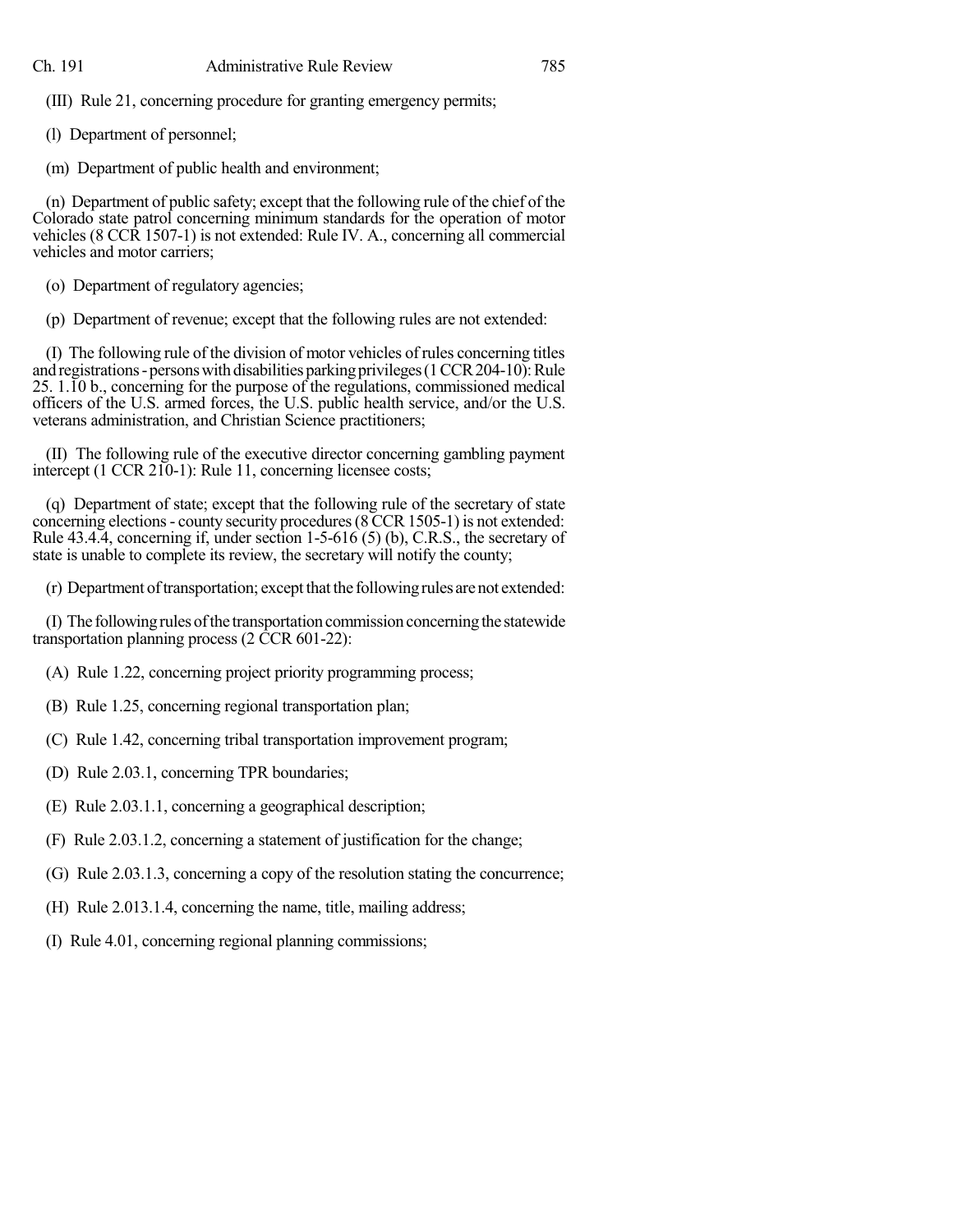(J) Rule 4.02.1, concerning regional planning commissions and the department;

(K) Rule 4.02.2, concerning statewide plans and programs;

(L) Rule 4.02.3, concerning MPO plans and programs;

(M) Rule 4.02.5.9, concerning review of the public involvement process;

(N) Rule 4.04.2.2, concerning draft plan review;

(O) Rule 4.04.2.4, concerning final plan review;

(P) Rule 4.06.1.7, concerning the statewide transportation plan;

(Q) Rule 6.01.2, concerning updates or amendments to regional transportation plans;

(R) Rule 7.01, concerning TIP development;

(S) Rule 7.03, concerning a TIP for an MPO that is in a non-attainment or maintenance area;

(T) Rule 7.04, concerning MPO TIPs and Colorado's STIP; and

(s) Department of the treasury; except that the following rules are not extended:

(I) The following rules of the state treasurer concerning state public financing policy (8 CCR 1508-2):

(A) The first sentence of Rule 1.11, concerning the state shall comply with the applicable arbitrage regulations;

(B) Rule 1.11 A., concerning the direction of investments;

(C) Rule 1.11 B., concerning the state shall maintain separate accounts;

(D) Rule 1.11 C., concerning balances in project accounts;

(E) Rule 1.11 D., concerning rebate computations should be performed;

(F) Rule 1.12 A., concerning the state treasurer acknowledges the state's disclosure responsibilities;

(G) Rule 1.12 D., concerning the state treasurer may adopt post-issuance compliance procedures.

(2) The expiration of all rules and regulations of the public employees' retirement association, which rules and regulations were adopted or amended on or after November 1, 2011, and before November 1, 2012, and which are therefore scheduled for expiration May 15, 2013, is postponed.